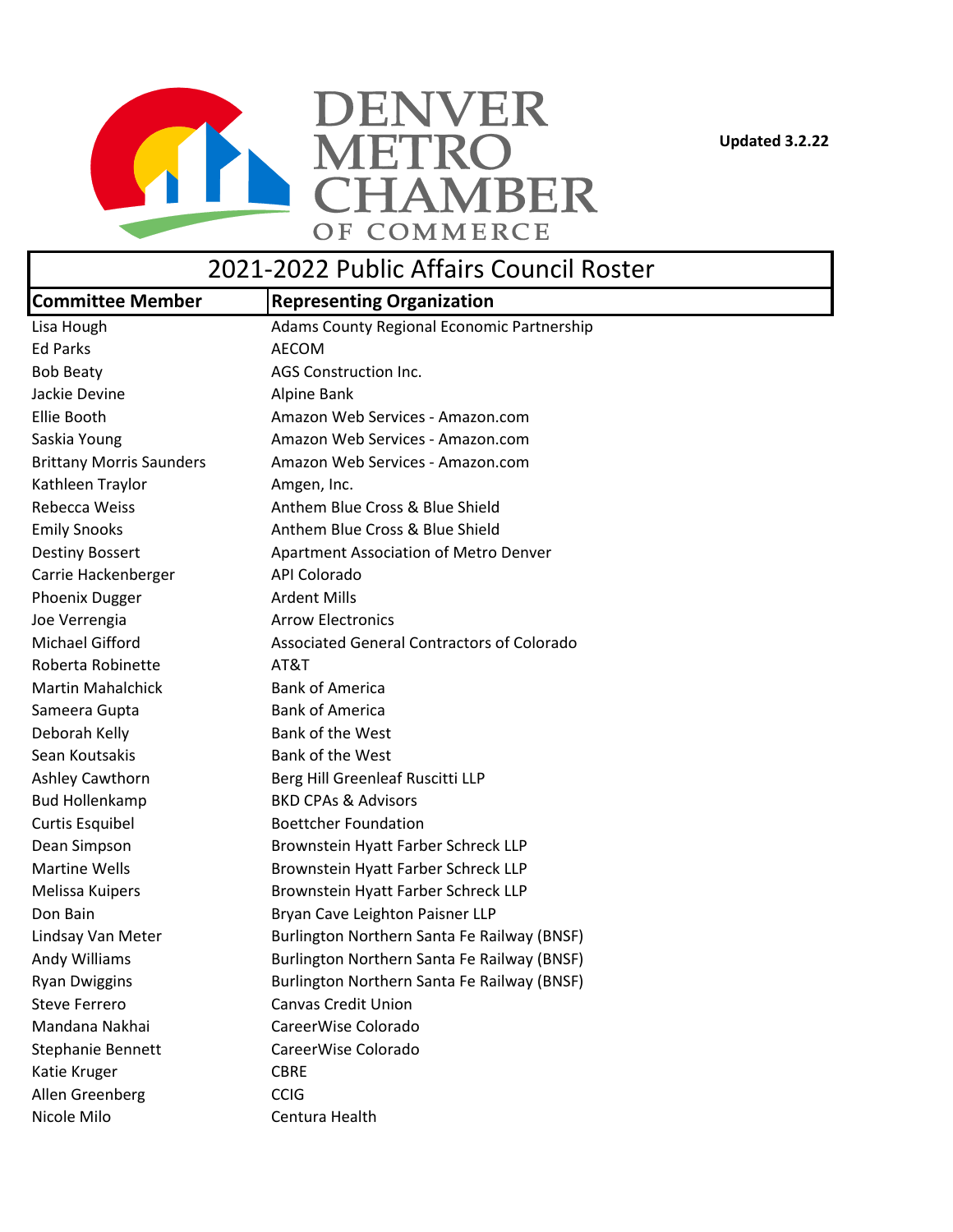Lauren Bell Checkr Vanessa Humes Checkr Jacob Wager **Cigna** Jeff Holwell City of Lone Tree Kayleigh Vocca City of Lone Tree Ashley Campbell **Civitas Resources** Stephanie Glover Colorado Access Michael Steppat Colorado PERA Michelle Maes Colorado PERA Laura Morsch-Babu Colorado PERA Lance Landry CoorsTek Logan Dunning COPIC Meredith Hintze COPIC Beverly Razon COPIC Jake Manley **Craig Hospital** Diane Reinhard Craig Hospital Blake Barnes **Credera** Brad Krumweide Credera Nathan Batchelder CRL Associates, Inc. Roger Sherman CRL Associates, Inc. Cindy Parsons CSG Marc Reece CVS Aetna Liliana Pascal DaVita McKael Grayson DaVita Mark Wise **Deloitte** Polly Lawrence Dentons US LLP Matthew D. La Crue Dentons US LLP Andrew Hill **Example 20** Denver Water

Jeramy Burkinshaw Cherry Creek Shopping Center Lindsey Tarasenko Children's Hospital Colorado David Rivera Climax Molybdenum Company/Freeport-McMoRan, Inc. Jamee Allen Climax Molybdenum Company/Freeport-McMoRan, Inc. Patrick Brodhead Colorado Community College System Fiona Lytle **Colorado Community College System** Patricia Williams Colorado Emergency Preparedness Partnership (CEPP) Tiana Kennedy Colorado State University Erin Simmons Davis Graham & Stubbs LLP Jennifer Allen Davis Graham & Stubbs LLP Thom Parker **Dazbog Coffee Company** Max Mattisson **Dazbog Coffee Company** Adeeb Khan Delta Dental of Colorado Erin Walker **Denver Center for the Performing Arts** Suzanne Yoe **Denver Center for the Performing Arts** Patrick Walton **Denver Economic Development & Opportunity** Sarah Murphy **Denver Economic Development & Opportunity** Rachel Marion **Denver International Airport** Katherine Rizzuto Denver Metro Chamber of Commerce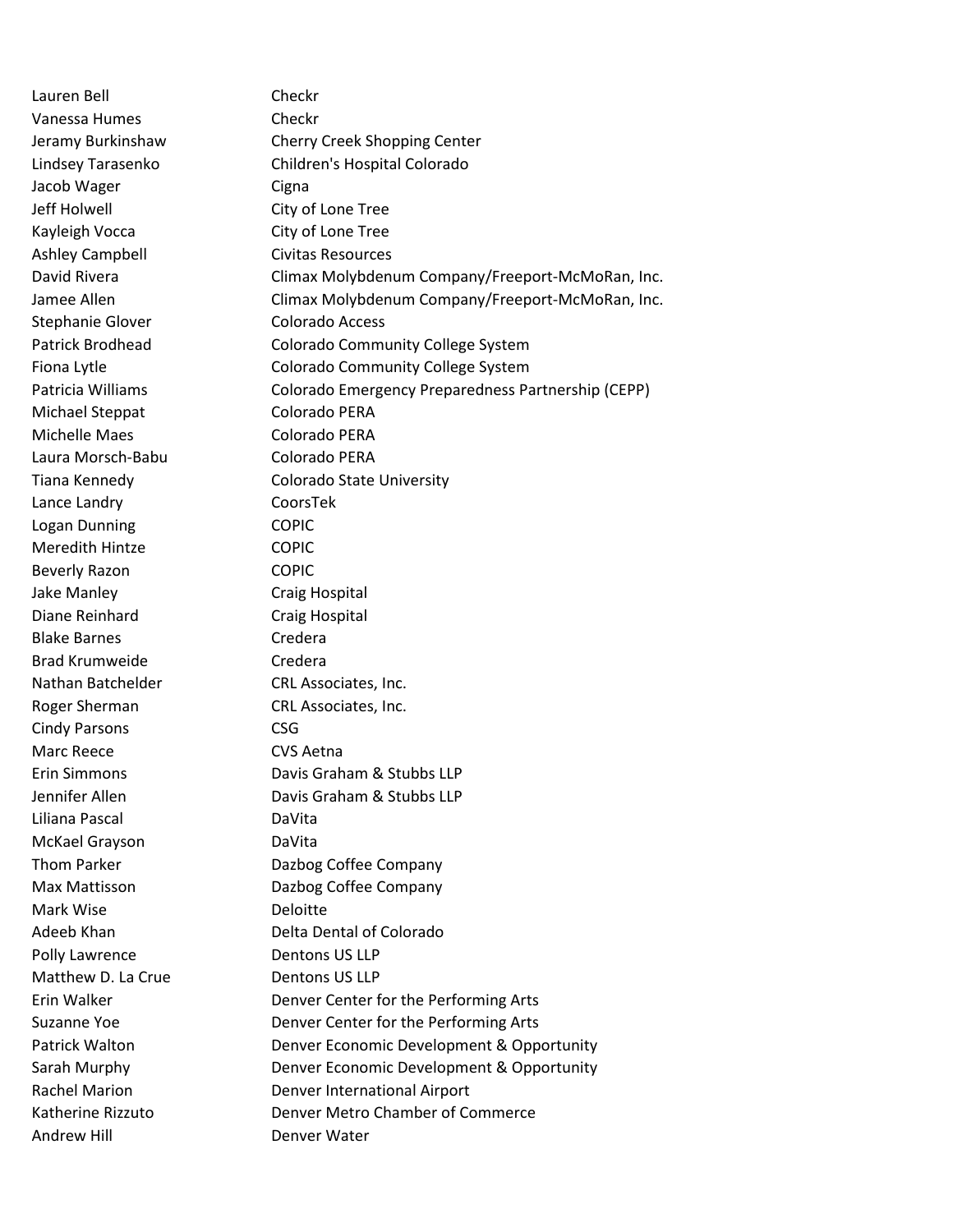Jeannine Shaw Denver Water Stacy Chesney **Denver Water** Sam Gill **DLR Group** Brennan Dillard **Ernst & Young** Anne Stukenberg FUA Barbara Rice FedEx Corporation Tracy Faigin Friday Health Plans Randy Pye FulcrumOne Abby Abel GBSM, Inc. Andy Mountain GBSM, Inc. Lauren Lambert Google - Duplicate James Stomberg Grifols Biomat Zach Dietz Grifols Biomat Robin Lunt Guzman Energy Frank Plescia **Horizon Pharma** Nathan Kugler i2 Construction LLP Scott Farrell i2 Construction LLP Beverley Dahan InnovAge Bill Furman Jacobs

Cristina Sloan Denver Zoo / Denver Zoological Foundation Ellen Stark DMCAR (Denver Metro Commercial Association of Realtors) Alexis Marsh EasterSeals Colorado Laura Pals **EasterSeals Colorado** Roman Krafczyk EasterSeals Colorado Lulu Lantzy Emily Griffith Technical College Dan Cleveland Fennemore Craig, P.C. Jenny Engle Fidelity Investments April Giles **Fitzsimons Innovation Community** Cody Wertz **Freestone Strategies**, LLC Jim Carpenter Freestone Strategies, LLC Laura Rinker GE Johnson Construction Company Holly Bayham Good Chemistry Colorado Sarah Gist Good Chemistry Colorado Eugene Fula Grant Thornton LLP Cuneyt Akay Greenberg Traurig LLP Sam Levy **Greenberg Traurig LLP** Samantha Brooke Hensel Phelps Construction Co. Kristen Bain **Hilton Denver City Center** Ryan Paterson **Hilton Denver City Center** Cole Finegan **Hogan Lovells US LLP** Craig Umbaugh Hogan Lovells US LLP Steven Levine **Husch Blackwell LLP** Matthew Moseley **Ignition Strategy Group** David Dunlay **Independent Financial** David Walters **Independent Financial** Tony Curcio **Iron Woman Construction & Environmental Services** Adam Jones Janus Henderson Investors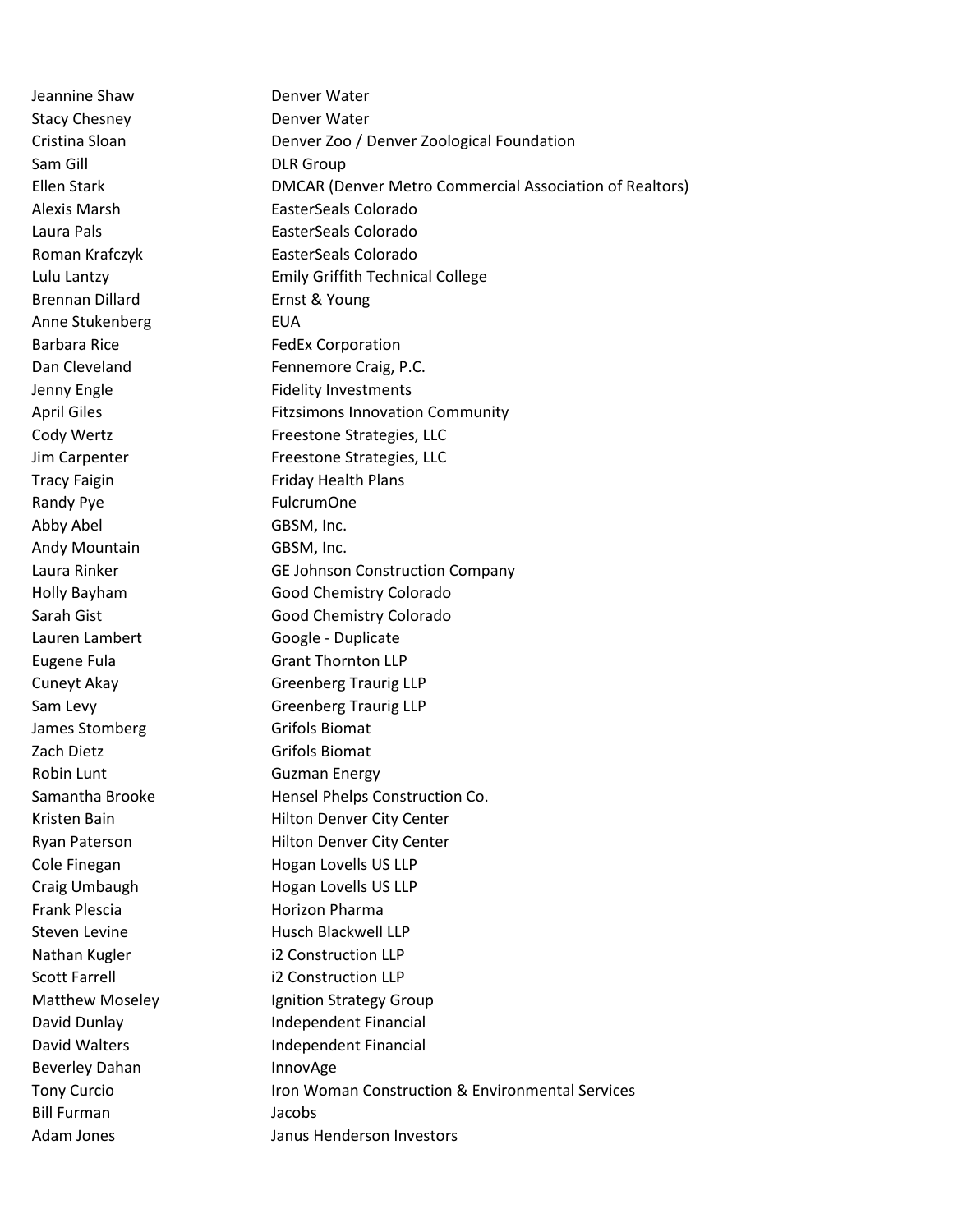David Shirazi **David Shirazi** Jones Lang LaSalle Thomas Jaroszewsi Jones Lang LaSalle James Doe JP Morgan Chase & Co. Peggy Kutchera **JP Morgan Chase & Co.** Alison Nestel-Patt JV Denargo LLC Shannon Groves Kaiser Permanente Shannon Mason Kaiser Permanente Solveig Tschudi Lawrence Kentwood Real Estate David Sedbrook KLJ Engineering JP Nash KPMG LLP Alexis Denis KPMG LLP John Freyer Jr. Land Title George Flanders Lockheed Martin RMS Jake Swanton Lyft, Inc. Eric Laury **Minor & Brown, P.C.** Ned Minor **Minor & Brown, P.C.** Alea Kilgore **Mission Yogurt Inc.** Kathleen Schafer Mission Yogurt Inc. Morgan Clay **Modivalle** Modivcare Tara Rojas Natera Kittie Hook Newmark John Jay O'Rourke Norwich University Bob Deibel OfficeScapes Matt Most **Matt Most** Covintiv Shea Loper **Contract Contract Contract Contract Contract Contract Contract Contract Contract Contract Contract Contract Contract Contract Contract Contract Contract Contract Contract Contract Contract Contract Contract Con** Cayti Stein OZ Architecture Zach Lynkiewicz **Pfizer**, Inc.

Andrew Gilstrap JE Dunn Construction Abby Harder **Lewis Roca Rothgerber Christie LLP** Brian Laybourne **McCarthy Building Companies** Danika Shockley McCarthy Building Companies Shannon Toner **Merrill Lynch Global Wealth Management** David Fine **Metropolitan State University of Denver** Jacque Williams Metropolitan State University of Denver Kaycee Gerhart Metropolitan State University of Denver Melinda Olivarez **Metropolitan State University of Denver** Jim Malloy Mile High Society for Human Resource Management Colin Walker **Mile High Society for Human Resource Management** Fermin Avila **Mile High United Way, Inc.** Tricia Allen Mile High United Way, Inc. Daniel Diorio **Mountain West Credit Union Association** Tim Miller **National Renewable Energy Laboratory** Peter Dellgren North Highland Consulting Adrienne Torres North Highland Consulting Jeff Gilley **North Highland Consulting** Michael Toia **Northern Trust Company** Bob Fisher **Communist Contract Contract Otten Johnson Robinson Neff + Ragonetti PC**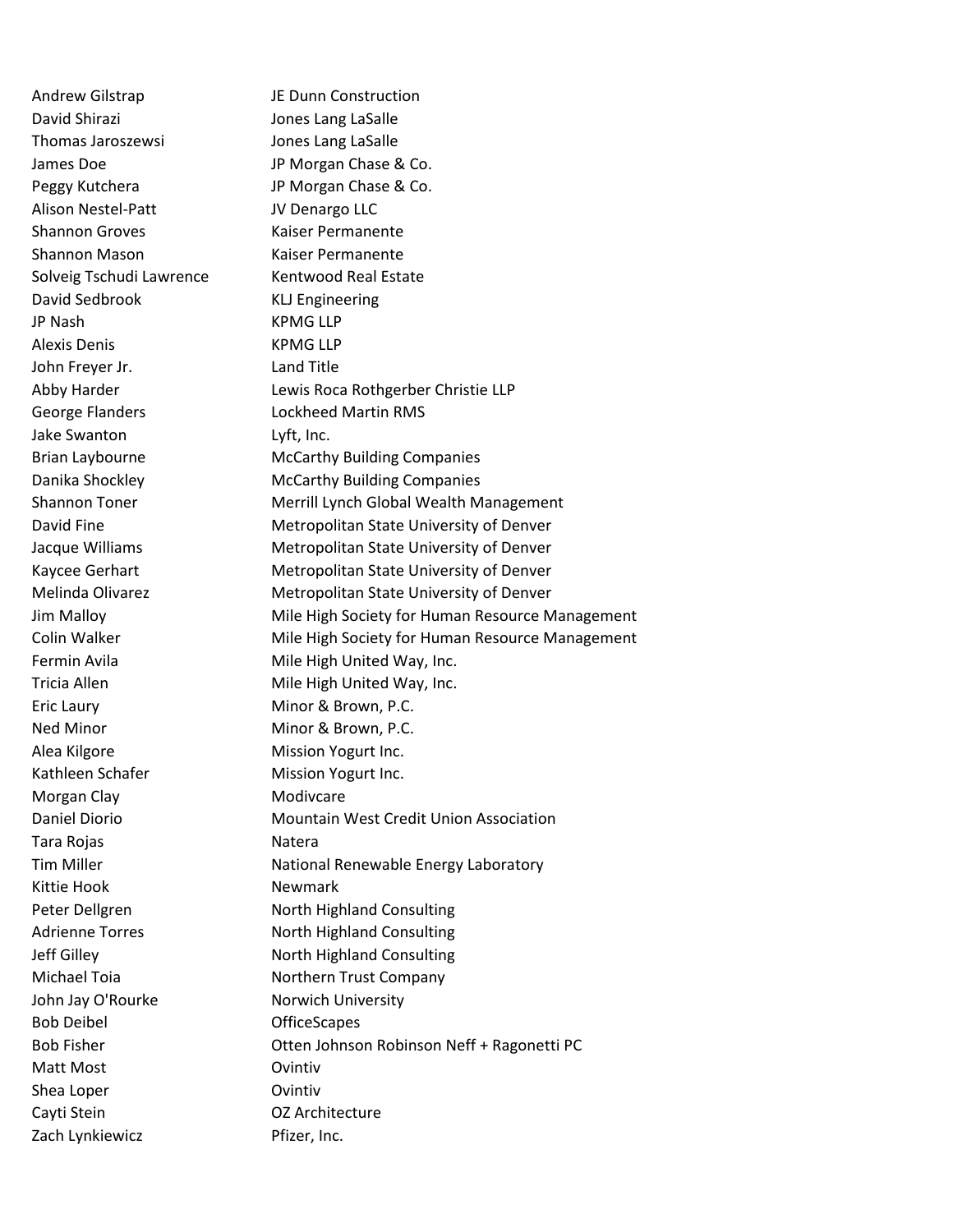Grant Olson Pfizer, Inc. Edie Sonn **Pinnacol Assurance** Kimberlee Clancy **Pinnacol Assurance** Jay Forester **Plante Moran** Mike Fitzgerald Plante Moran Cynthia Lowery-Graber Polsinelli PC Colin Deihl Polsinelli PC Dan Justin **Dan Justin** Regis University Molly Osadian-Rudolf RubinBrown LLP Zach Carstensen Salesforce Owen Mattinson Salesforce Rodney Hullinger Sam's Club - Aurora Mowa Haile **Sky Blue Builders** Joe Kuntner Slalom Consulting Matt Bennett Slalom Consulting Jason Brinkley Snell & Wilmer LLP Bruce Bagelman Stinson LLP Ryan Sugden Stinson LLP Michelle Sandoval **Suinerton Builders** Todd Marks **Swinerton Builders** Lisa Larance Swinerton Builders Nico Pento Terrapin Care Station Peter Marcus **Terrapin Care Station** Mariah Shaw Terrapin Care Station Penelope Komes Terrapin Care Station Doug Spuler The Beck Group Julian Kesner **The Colorado Trust** Ben Mueller **The Harris Law Firm** Bethany Gravell **The Kenney Group, Inc.** 

Holly Stang-Williams Pioneer Management Consulting Molly Koenen **Pioneer Management Consulting** Rachele Hepburn Pioneer Management Consulting Shane Jensen **Pioneer Management Consulting** Gary Arnold **Pipefitters Local Union #208** Jonathan Narlock PNC Financial Services Kurt MacDonald Professional Communicators Terry Rubin **Professional Communicators** Alicia Caldwell **Rocky Mountain Human Services - RMHS** Shari Repinski **Rocky Mountain Human Services - RMHS** Janet Lopez **Rose Community Foundation** Sarah Kurz **Rose Community Foundation** Teena Bergstrand Saunders Construction, Inc. Eric Hecox Shea Properties Colorado Brooke Colaizzi Sherman & Howard LLC Ryan Christ **Sherman & Howard LLC** Diane Smethills Sterling Ranch Development Company Jim Tanzillo **The Huntington National Bank**